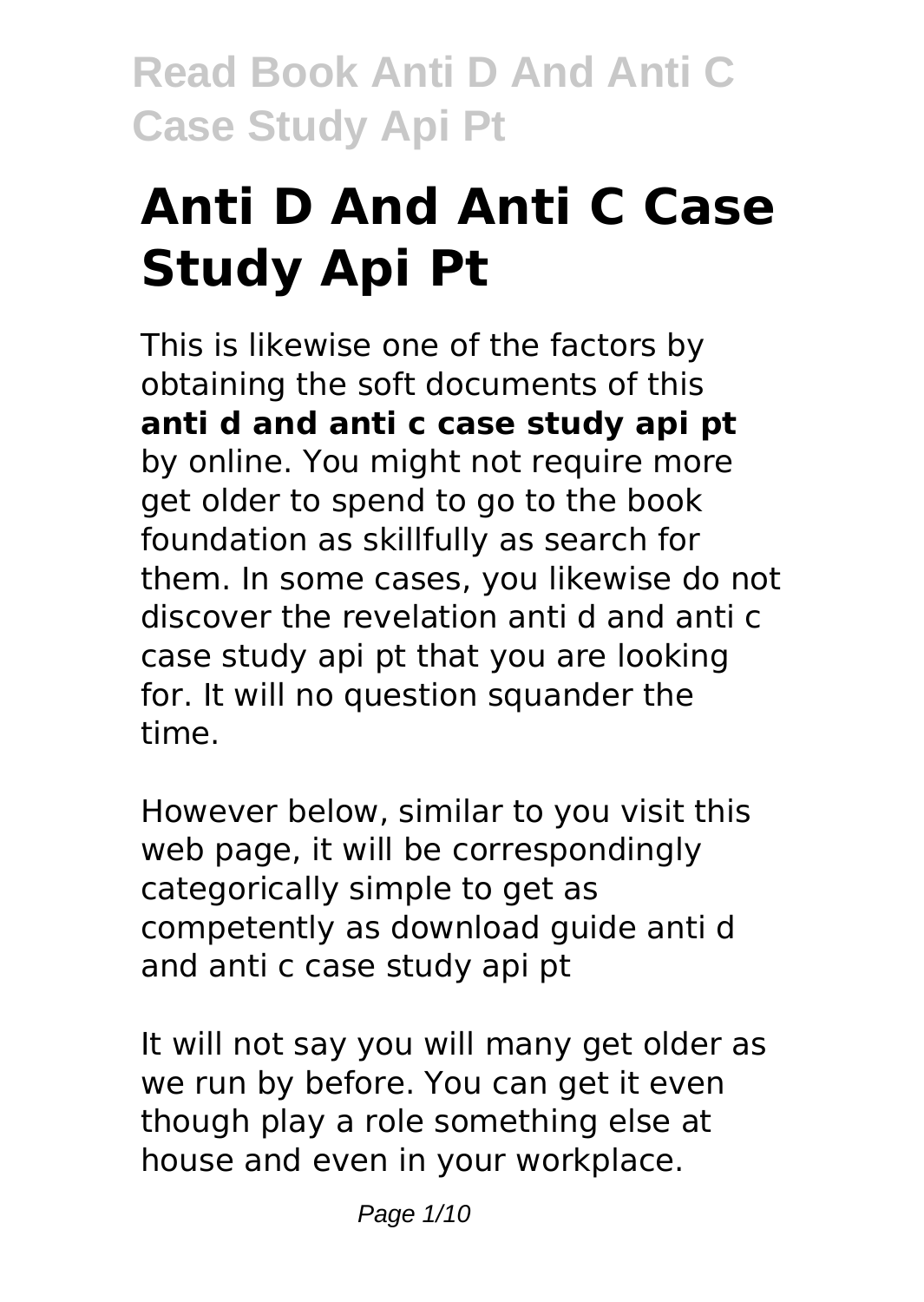suitably easy! So, are you question? Just exercise just what we have enough money below as without difficulty as evaluation **anti d and anti c case study api pt** what you with to read!

If you're looking for an easy to use source of free books online, Authorama definitely fits the bill. All of the books offered here are classic, well-written literature, easy to find and simple to read.

#### **Anti D And Anti C**

cell (D+C-). If agglutination is observed, anti-D is present; if there is no agglutination, anti-D is not present and Rh im-mune globulin is indicated. A schematic representation of this adsorption procedure is shown in Figures 1-1a and 1-1b. To determine whether anti-C is present, a parallel adsorption

### **Hemolytic disease of the newborn: anti-C and anti-D, or anti-G**

Anti-D is clinically the most important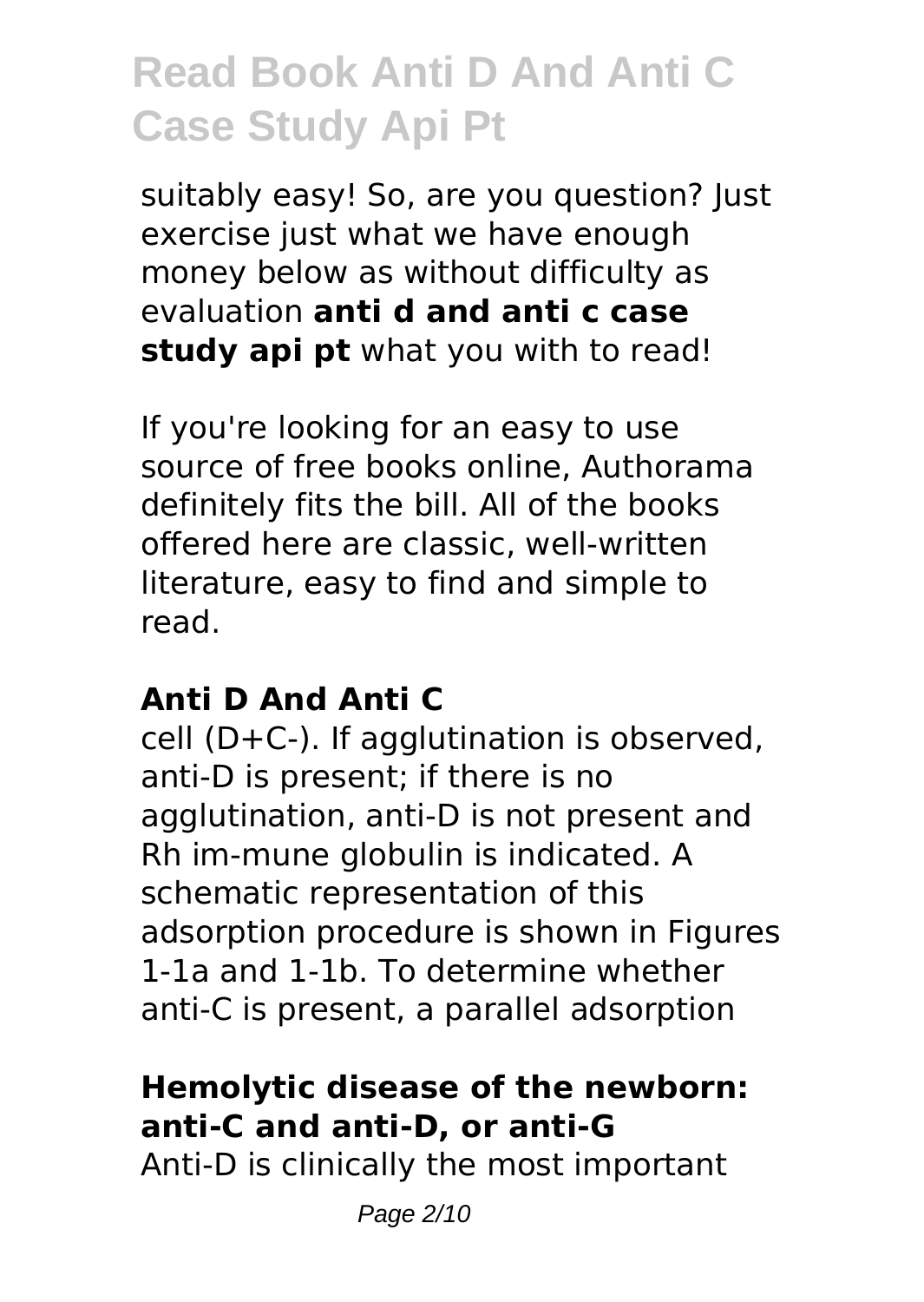antibody; it may cause haemolytic transfusion reactions and was a common cause of fetal death resulting from haemolytic disease of the newborn before the introduction of anti-D prophylaxis. Anti-D is accompanied by anti-C in 30% of cases and anti-E in 2% cases.

#### **Rhesus C Antibody - an overview | ScienceDirect Topics**

Studies to differentiate anti‐D, ‐C, and ‐G should be performed on alloimmunized pregnant women presumptively identified as having anti‐D and anti‐C when the medical history (Rh immune globulin prophylactic therapy) and/or titer values (e.g., anti‐C titer higher than anti‐D titer) suggest that anti‐D may not actually be present.

#### **Differentiation of anti‐D, ‐C, and ‐G: clinical relevance ...**

Each Serum meets the requirements of the test for potency in the case of serums for saline tube test in parallel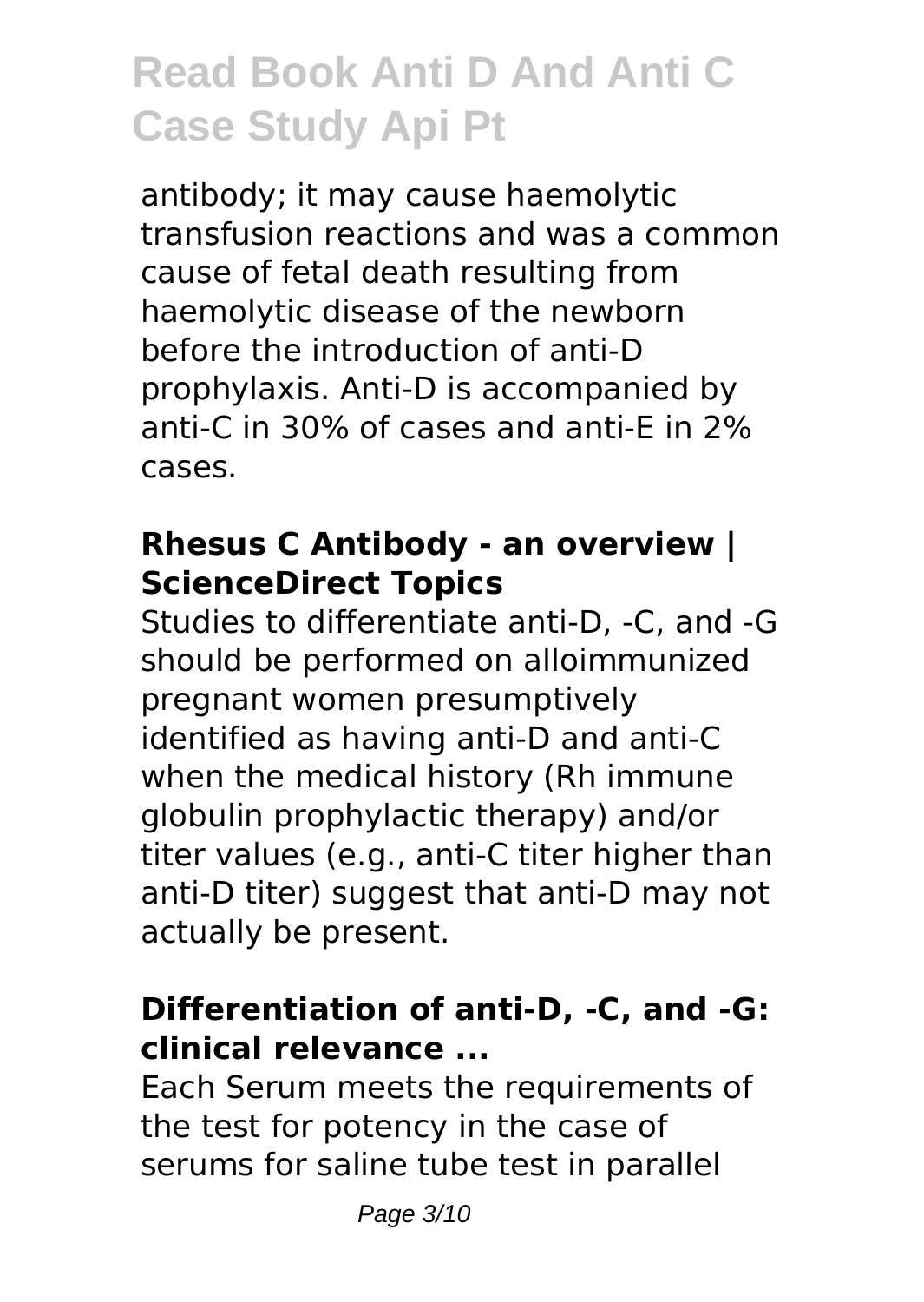with, and not less than equivalent to, the U.S. Reference Blood Grouping Serum for Anti-D, Anti-C, or Anti-E, whichever is applicable, or, in the case of Anti-c and Anti-e for saline tube test which have no reference preparations, the test for minimum agglutination reactivity at a specified dilution; and in the case of serums for slide or rapid tube test in parallel with, and not ...

### **Blood Grouping Serums Anti-D, Anti-C, Anti-E, Anti-c, Anti-e**

Alloimmunization are: anti-D 28.57%, anti-C 4.76% anti-E 14.28% and anti-e 4.76%; only one 2.38% developed anti-K; anti-Jk, one 2.38%; one had anti-Le 2.38%; there was one 2.38% with anti-Fy. 1.84 ...

#### **(PDF) What is it really? Anti-G or Anti-D plus Anti-C ...**

The following are the conclusions of the report: CHAPTER 4: How and why did anti-D become infected with hepatitis C. 1. The primary cause of the infection of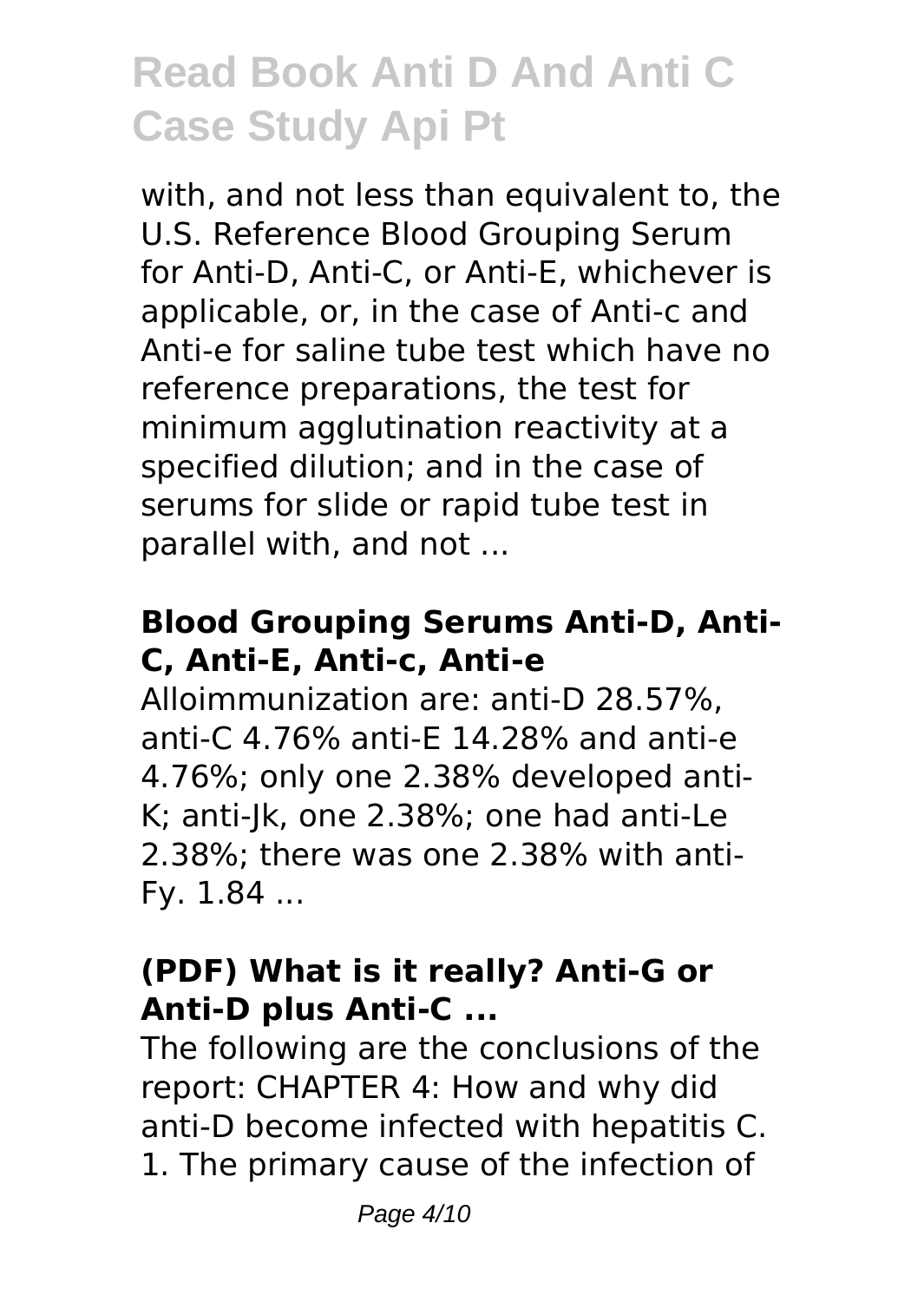anti-D with hepatitis C was the use of ...

### **Doctors blamed for infection of anti-D with hepatitis C**

The false presence of anti-D will exclude the patient from receiving anti-D immunoglobulin (RhIG) when the patient actually is a candidate for RhIG prophylaxis. Moreover, patients with positive anti-D or anti-G are at risk of developing hemolytic disease of the fetus and newborn and need close monitoring.

#### **Anti-G with concomitant anti-C and anti-D: A case report ...**

Anti-G is commonly present with anti-D and anti-C and can confuse serological investigations. The differentiation of anti-G from anti-D and anti-C is particularly essential for the accurate diagnosis of hemolytic disease of the fetus and newborn (HDFN) and appropriate administration of anti-D immunoglobulin prophylaxis in Rhesus (Rh) negative women.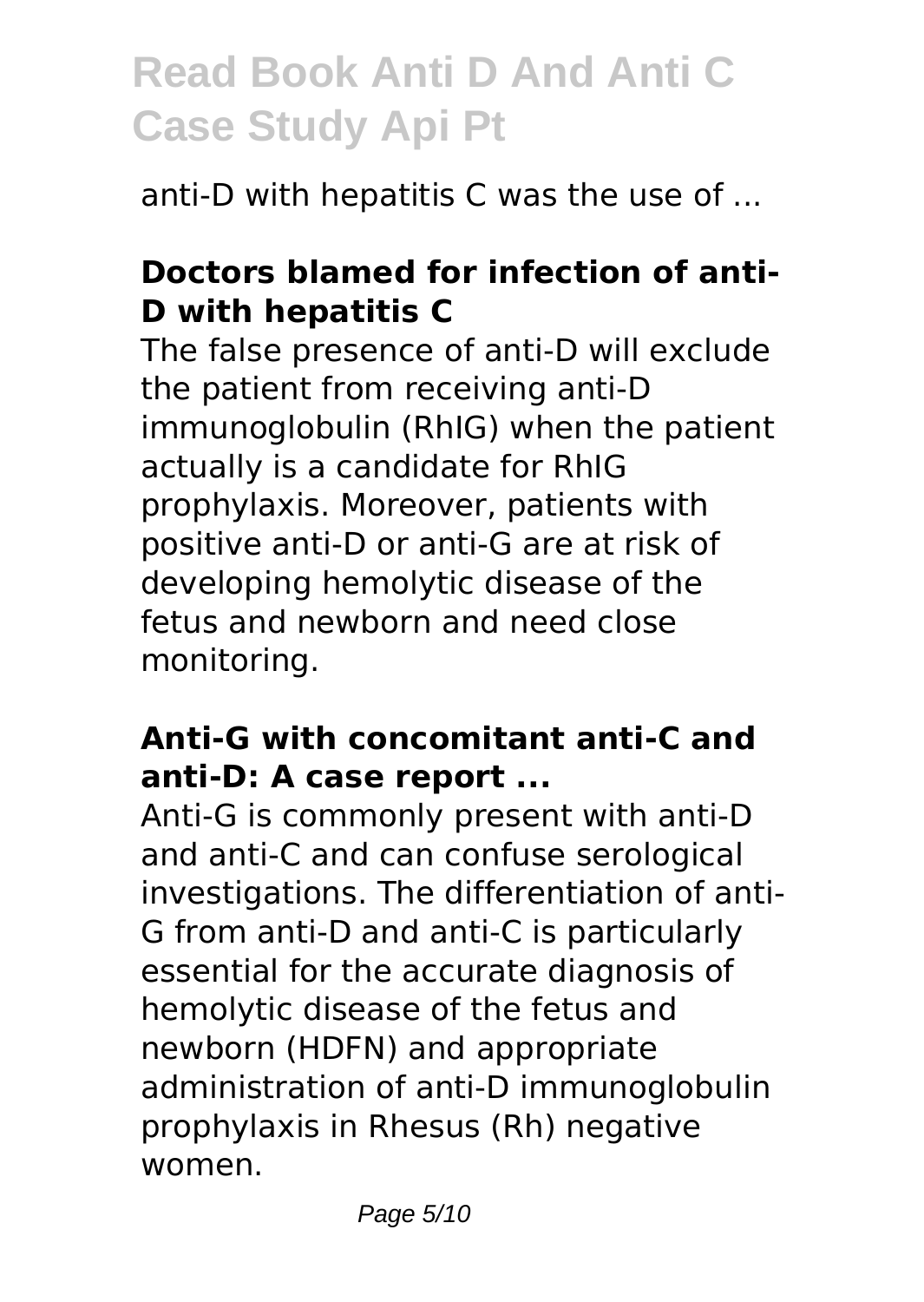### **A case of mild HDFN caused by anti-C, anti-D, and anti-G ...**

Anti-D must be administered via the intravenous route when used in clinical situations requiring an increase in platelet count. The mechanism of action of anti-D is not fully understood; however, after administration the anti-D coated red blood cell complexes saturate Fcγ receptors sites on macrophages , resulting in preferential destruction of red blood cells (RBCs), therefore sparing ...

**Rho(D) immune globulin - Wikipedia**

Anti-G may be present in these samples, mimicking anti-D+C, and therefore the differentiation of anti-D, -C and -G may be important. Sera from 27 alloimmunized women, initially identified as containing anti- $D +$  anti-C, were analysed by adsorption/elution studies in the presence of polyethylene glycol (PEG) using  $R(0)r(D+C-G+)$  and  $r'r(D-P)$ C+G+) red blood cells (RBC).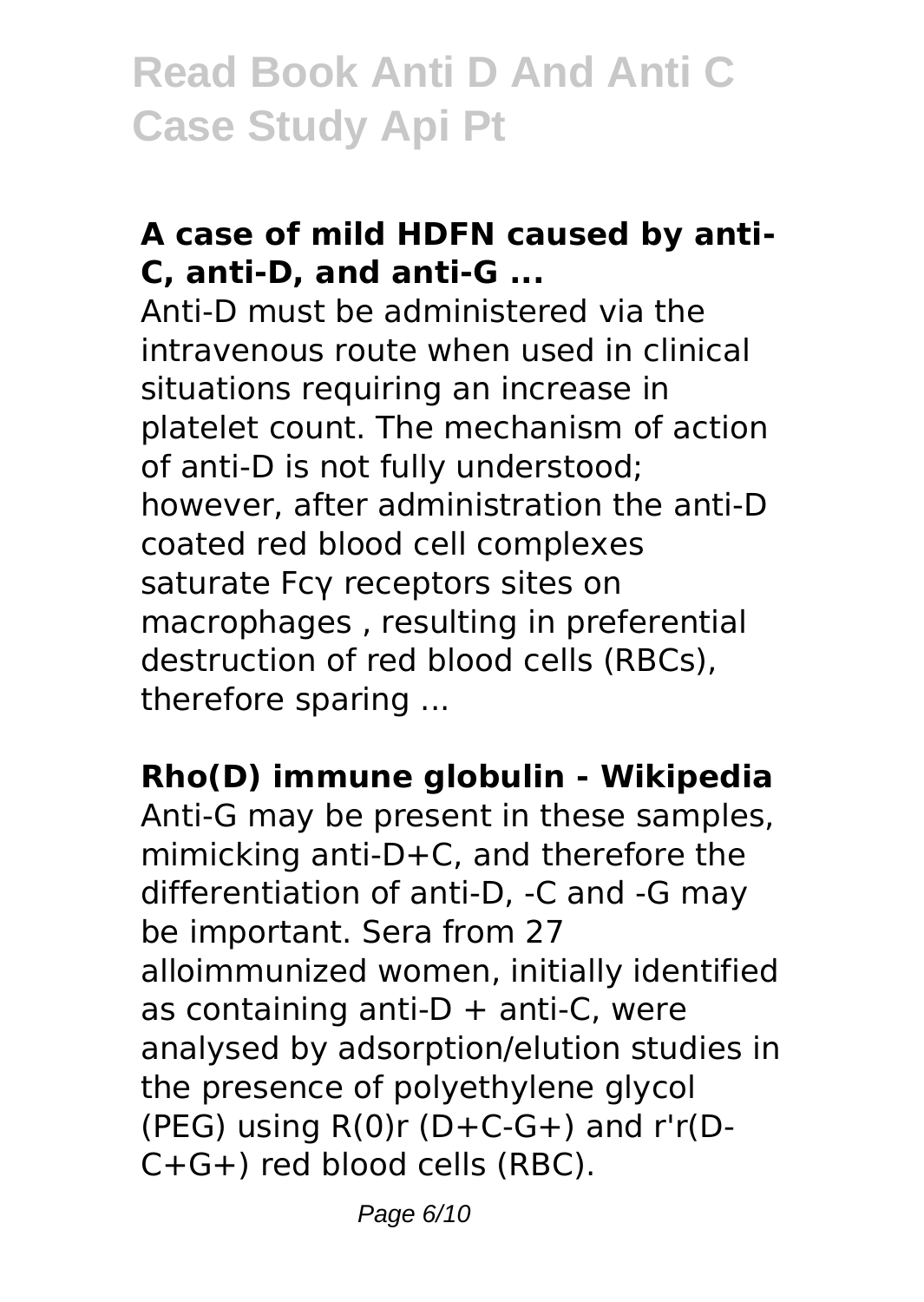#### **The frequency of anti-C + anti-G in the absence of anti-D ...**

What does it mean when you have antibodies, anti-D, anti-C, and anti-E, found in your blood test? ... Hello, I am 33 and had my first miscarraige (8weeks) with my first D&E on Dec 14th. I had one normal period after the D&C and then the last 2 have had a really light flow and lasted only a few days, m ...

#### **What does it mean when you have antibodies, anti-D, anti-C ...**

Hi HeathersM - I too am Rh Neg and have antibodies: anti-C and anti-E. It was a bit of a shock to me because I've always known that I needed to be careful of anti-D if I had a child with a Rh Pos partner (as DP is) and I've had a previous mc and asked for the injection.

#### **Anti C and Anti D antibodies | Mumsnet**

Anti-D+C or Anti-D+G No Anti-G or Anti-

Page 7/10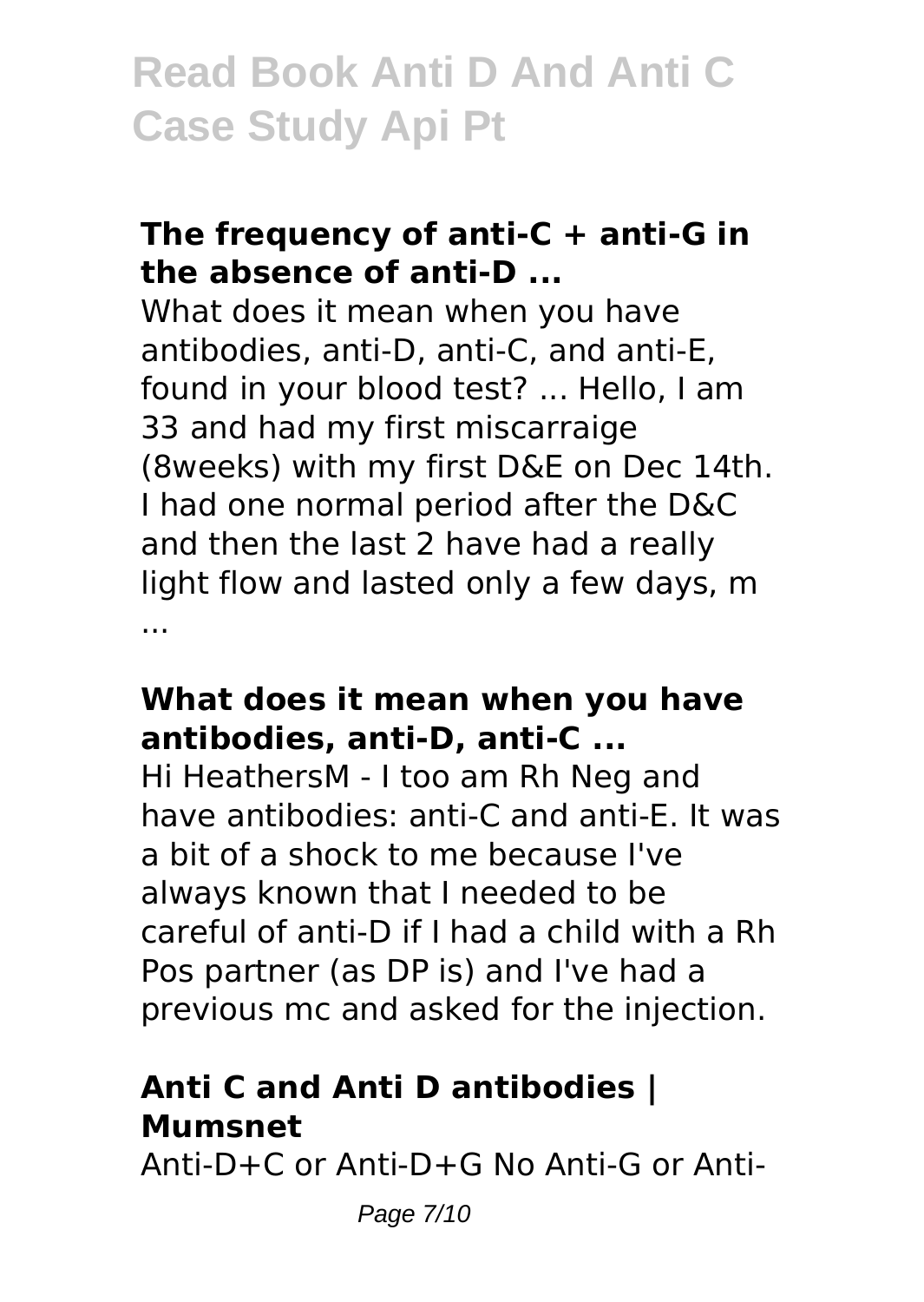C+G Yes. Suspecting/Identifying Anti-G • Suspect if: • Anti-D+C on antibody ID • Titre of anti-C is higher than anti-D • Identify antibodies by a process of adsorption and elution • Often performed by reference laboratory.

#### **Anti-G Antibody RG - Blood**

Anti-C can cause severe HDN [1]. One of the most important things to note is that with anti-C the direct coombs test done on baby can come back negative, but baby still be severely (or fatally) affected [2]. Because anti-C can require IUTs and cause fetal death, monitoring for anti-C needs to proceed as aggressively as with anti-D [3].

#### **Isoimmunization Antibodies in Pregnancy - anti-C**

Microsoft Word - Use of Rh Isoimmunisation(C-Obs 6) Author: cschmid Created Date: 8/7/2019 9:58:35  $AM$ ...

### **Use of Rh Isoimmunisation(C-Obs 6)**

Page 8/10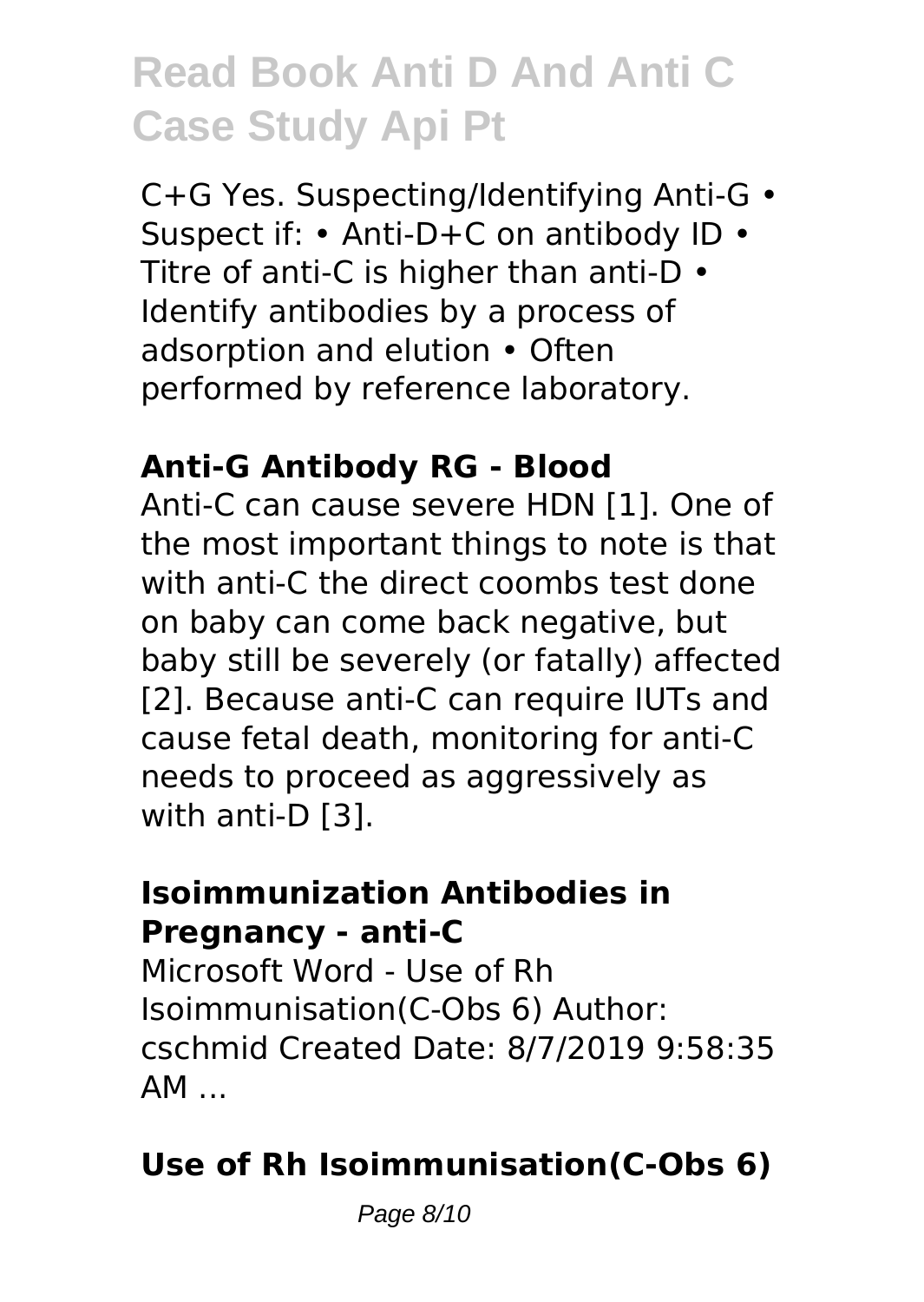It is highly polymorphic and immunogenic; second to the ABO group, it is the most clinically significant in transfusion medicine. 1–3 It is comprised of at least 45 independent antigens, the most important of which are D, C, c, E, and e. 1, 2 These antigens are encoded by the RHD and RHCE genes, located together on chromosome 1. 1 The Rh system is one of the most immunogenic blood groups in humans and is wellknown for its role in hemolytic disease of the newborn (HDN), in which mothers ...

#### **Anti-c (Little c) IgM: An Uncommonly Observed but Expected ...**

Rh D immunoglobulin should not be given to women with preformed anti-D antibodies, except where the preformed anti-D is due to the antenatal administration of Rh D immunoglobulin. If it is unclear whether the anti-D detected in the mother's blood is passive or preformed, the treating clinician should be consulted. If there is